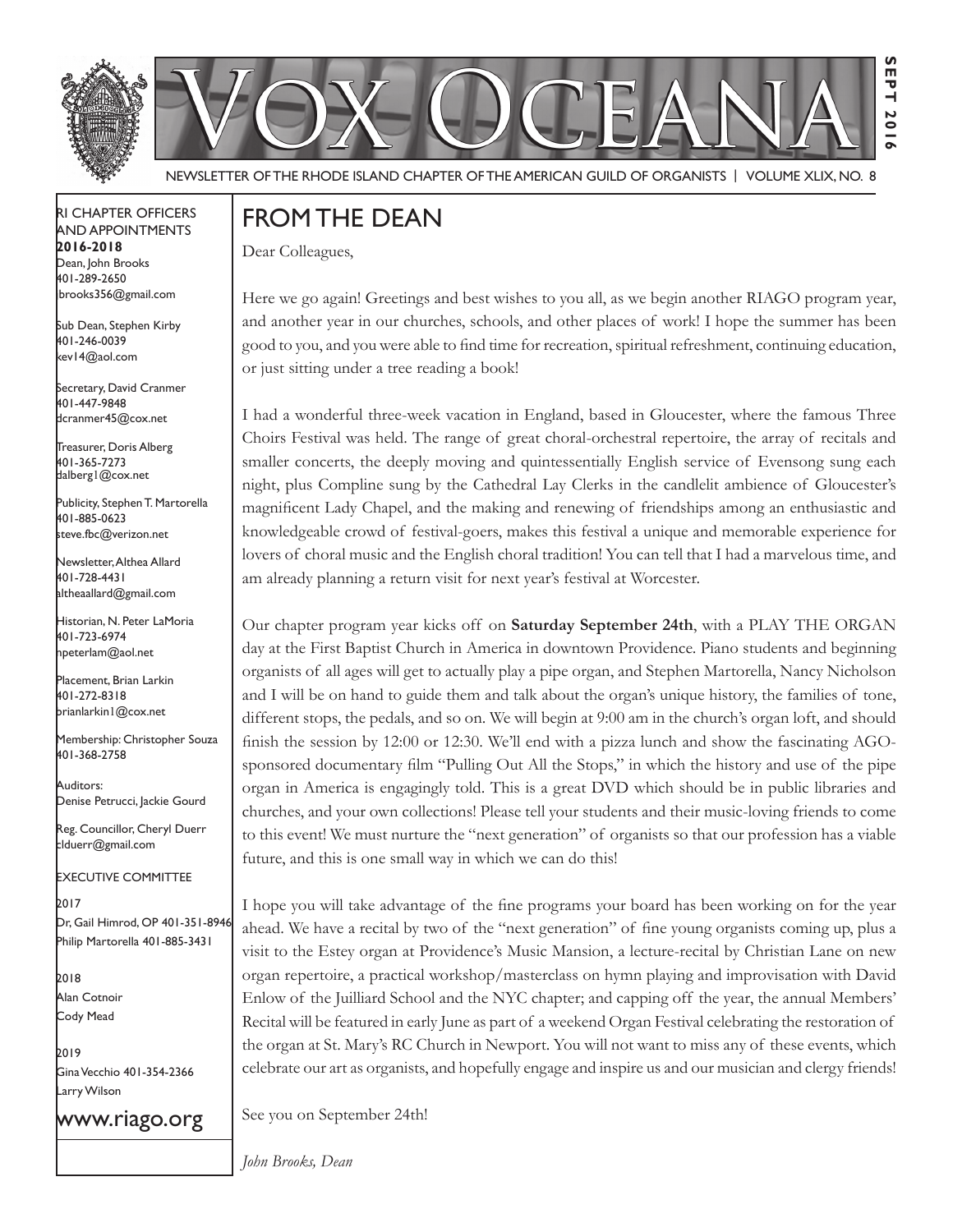### memBer matters

Welcome to Dual member (Cape and Islands Chapter)**Roger Castellani**, 15 Mechanic Street Unit 3, Provincetown MA. 917-621-6530**;** ROGERCAST@aol.com. Roger is serving as organist at First Congregational Church/United Church of Christ in Truro, MA through September. He comes to us after playing in two Brooklyn churches for 14 years. He is available for substituting beginning in October.

**Philip Martorella** has a new address: 17 North Pleasant Street West Warwick, Rhode Island 02893; New landline: 401 615-0769 cell: 401 243-3431.

### plaCemeNt lIstINGs

*Contact Brian Larkin (272-8318) for more details or changes.*

St. Francis of Assissi, RC Gardner's Neck Rd, Swansea, MA Contact: Jonathan Babbitt 401-864-9009 2jamb2@gmail.com Johannus digital/2 man 18 stps Salary 22K O/DM

St. Michael's Episcopal 399 Hope Street, Bristol, RI 02809 Rev Elizabeth Habecker: 401-253-7717; 562-833-0863 Allen Q345 3 man 20K O/DM

Swanhurst Chorus Newport, RI Harry Gustafson 401-846-3332; www.swanhurst.org 6-9K Director

Church of the Ascension 390 Pontiac Avenue, Cranston, RI 02910 Rev. Michael Coburn 401-421-8755 Hook & Hastings 16 rks 2 man 13K 1 service/Cho Organist/ChM

## suBstItute lIstINGs

*Contact Brian Larkin (272-8318) with changes.*

AVAILABLE SuNDAYS & WEEkDAYS Bramblett-Mollohan, Deborah 401-793-1723 (call for availability) Casteel, Eden: 401-932-5589 Castellani, Roger: 917-621-6530 Available after Sept., 2016 Clarke, Margaret: 401-726-4128 (all) Conboy, Lois: 401-658-3838 (please inquire) Funk, Richard: 401-272-0693 (all) Goncharova, Natalya, 401-334-9157 Gourd, Jacqueline: 401-828-4057 (all, no weddings) Higgins, Stephen: 401-441-2270 (comfortable with any keyboard situation) Johnson, Winfred: 401-847-8548 (interim) Jones, William 401-848-4327 (all) Kohl, Karen: 401-787-2695 (please inquire) MacCubbin, Jay: 401-521-0698 Available as of Sept., 2016 Susan Markham: 401-821-6786 Norton-Jackson, Diana: 401-714-2700 (no weddings) Phelps, Howard: 508-224-8475 (please inquire) Seaholm, Edwatrd: 401-229-2267 Tagen, Julia L.: 401-885-7438 (all, weddings/funerals/interim) Taylor, Terry: 401-253-9030 (tutti@fullchannel.net) Vecchio, Gina: 401-954-2163 Westhaver, Verna: 401-683-2636 (substitute/interim)

### AVAILABLE WEEkDAYS ONLY

Allard, Althea: 401-728-4431 Black, John: 401-245-2356 (all, available Saturdays & weekdays) Brown, Ronald: 508-222-0824 (funerals only) Cienniwa, Paul: 617-466-9042 (\$150 min, no Sun. a.m.) Cranmer, David: 401-447-9848 Larkin, Brian: 401-272-8318 (weddings/memorials/funerals/consultant) Martorella, Philip: 401-615-0769 (no Sun. a.m.) Nicholson, Nancy: 401-521-9097 (all) Nolan, Robert: 401-884-7172 (available to provide all needs) Ogburn, William 401-294-4357 Sobaje, Martha: 401-626-0099 (weddings, funerals)

### **EVENT**

**Saturday, September 24 from 9:00am-12:30pm**: RIAGO sponsors *Play the Organ Day*, First Baptist Church in America. **Stephen Martorella**, organist at the church, **Nancy Nicholson**, and **John Brooks** will offer piano students and others who want to try their hands and feet at the organ an opportunity to learn about the organ and play it. Pizza lunch is included. *See Dean's message, p. 1, and Flyer, next page*.

#### **SUBMISSIONS**

DEADLINE: 20th of each month. SuBMISSIONS: Send Word or Text fles to altheaallard@gmail.com or to Althea Allard, 166 Suffolk Ave., Pawtucket, RI 02861. ADVERTISING: Word doc, PDF (print ready), JPG (high resolution), or TIFF. All files should be grayscale at 300 dpi resolution. Email to altheaallard@gmail.com

#### adVertIsING rates

<sup>1/4-</sup>page ad (3.5"W x 5"H): \$18 -or- 1/8-page ad (3.5"W x 2.5"H): \$10 Flyers you provide (for RIAGO members): \$10. Make checks out to RIAGO and mail to Althea Allard by the 20th.